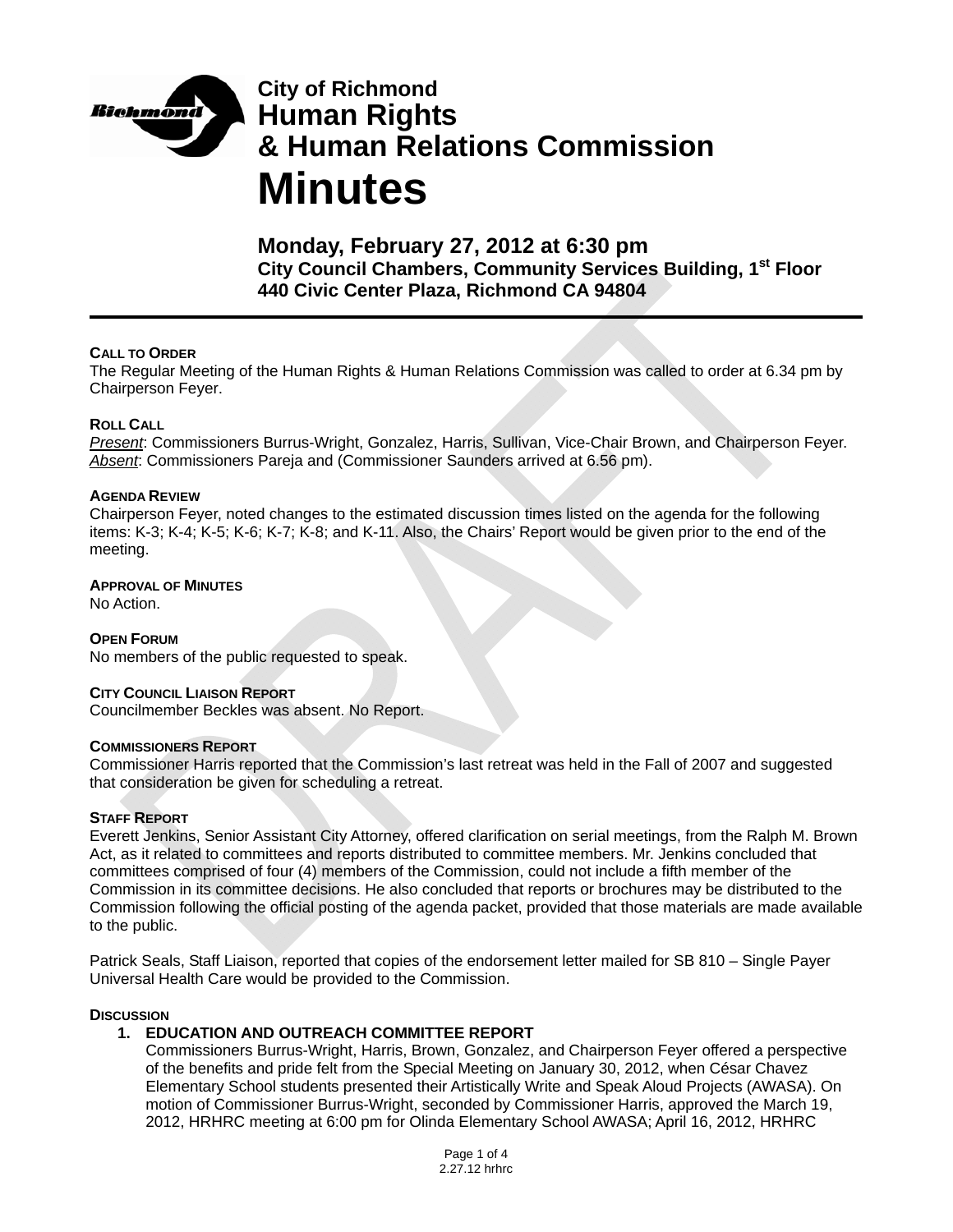meeting at 6:00 pm for Stege Elementary School and Riverside Elementary School Students AWASA, by the following vote: *Ayes: Commissioners Gonzalez, Harris, Saunders, Sullivan, Vice Chair Brown, and Chairperson Feyer. Noes: None. Abstentions: None. Absent: Commissioner Pareja*

## **2. BUDGET COMMITTEE REPORT**

Commissioner Sullivan reported that the budget committee had met and conferred with Mr. Seals regarding budget details. She continued with an overview of expenditures, balances, as well as the timeline as it related to the deadline for finalizing the HRHRC budget. Commissioner Sullivan also noted that staffing needs for an intern could impact the budget. Discussion and comments continued. On motion of Commissioner Sullivan, seconded by Commissioner Saunders, approved a budget that exceeded \$10,000, to include a retreat, intern and Artistically Write and Speak Aloud by the following vote: *Ayes: Commissioners Gonzalez, Harris, Saunders, Sullivan, Vice Chair Brown, and Chairperson Feyer. Noes: None. Abstentions: None. Absent: Commissioner Pareja.*

## **3. SISTERS IN SOLIDARITY EVENT SPONSORSHIP**

Chairperson Feyer gave and overview and background on the Sisters in Solidarity event scheduled for Saturday, March 10, 2012. Chairperson Feyer identified that the Commission's sponsorship of the event necessitates the attendance of at least one (1) commissioner and she requested volunteers. Discussion and comments continued. Commissioners Gonzalez and Harris both committed to attending the event. On motion of Commissioner Gonzalez, seconded by Vice Chair Brown, approved the sponsorship of the Sisters in Solidarity Event, by the following vote: *Ayes: Commissioners Gonzalez, Harris,, Saunders, Sullivan, Vice Chair Brown, and Chairperson Feyer. Noes: None. Abstentions: None. Absent: Commissioner Pareja.*

## **4. SAFFRON STRAND CONFERENCE ENDORSEMENT**

Chairperson Feyer gave an overview and background on the Saffron Strand Conference scheduled for June 18-19, 2012, at the Richmond Memorial Auditorium. On motion of Commissioner Sullivan, seconded by Commissioner Gonzalez, approved the endorsement of the Third Annual Saffron Strand Conference on Homelessness, by the following vote: *Ayes: Commissioners Gonzalez, Harris, Saunders, Sullivan, Vice Chair Brown, and Chairperson Feyer. Noes: None. Abstentions: None.* **Absent:** Commissioner Pareja.

## **5. EMPLOYMENT COMMITTEE REPORT**

Commissioner Sullivan reported that the Employment Committee had not met, but will be schedule a meeting to discuss the status of the employment ordinance and various employment projects in Richmond.

## **6. COMMUNITY CONCERNS AND EMERGENCY ISSUES COMMITTEE REPORT**

Commissioner Sullivan reported that she had received one (1) request surrounding community concerns from a resident. She followed up with the concerned resident and offered referral to various legal aid organizations and resources.

## **7. CULTURE OF PEACE COMMITTEE REPORT**

Chairperson Feyer gave an update and offered her experiences with the CEASEFIRE Program, and noted that a more thorough update would be made at the next regular meeting of the HRHRC, by representatives from the Police Department and the community. Chairperson Feyer reported that the initial CEASEFIRE "Call-Ins" are scheduled for Thursday, March 1, 2012, and Friday, March 2, 2012, with a final volunteer training being held on Wednesday, February 29, 2012. Discussion and comments continued. The following individual gave public comment: Jeff Romm.

## **8. COMMUNITY-POLICE RELATIONS**

Commissioner Sullivan reported that the committee, which includes, Pastor Henry Washington, Frederick Muhammad, Captain Mark Gagan, and Chairperson Vivien Feyer had not met due to the preparation of CEASEFIRE "Call-Ins". She continued that a meeting was being scheduled for next week.

# **9. CIVILITY AT CITY COUNCIL MEETINGS**

Chairperson Feyer offered an overview of the issues behind the recommendations to the City Council, specifically in relation to the Code of Ethics. In addition, a review and discussion continued of the

> Page 2 of 4 2.27.12 hrhrc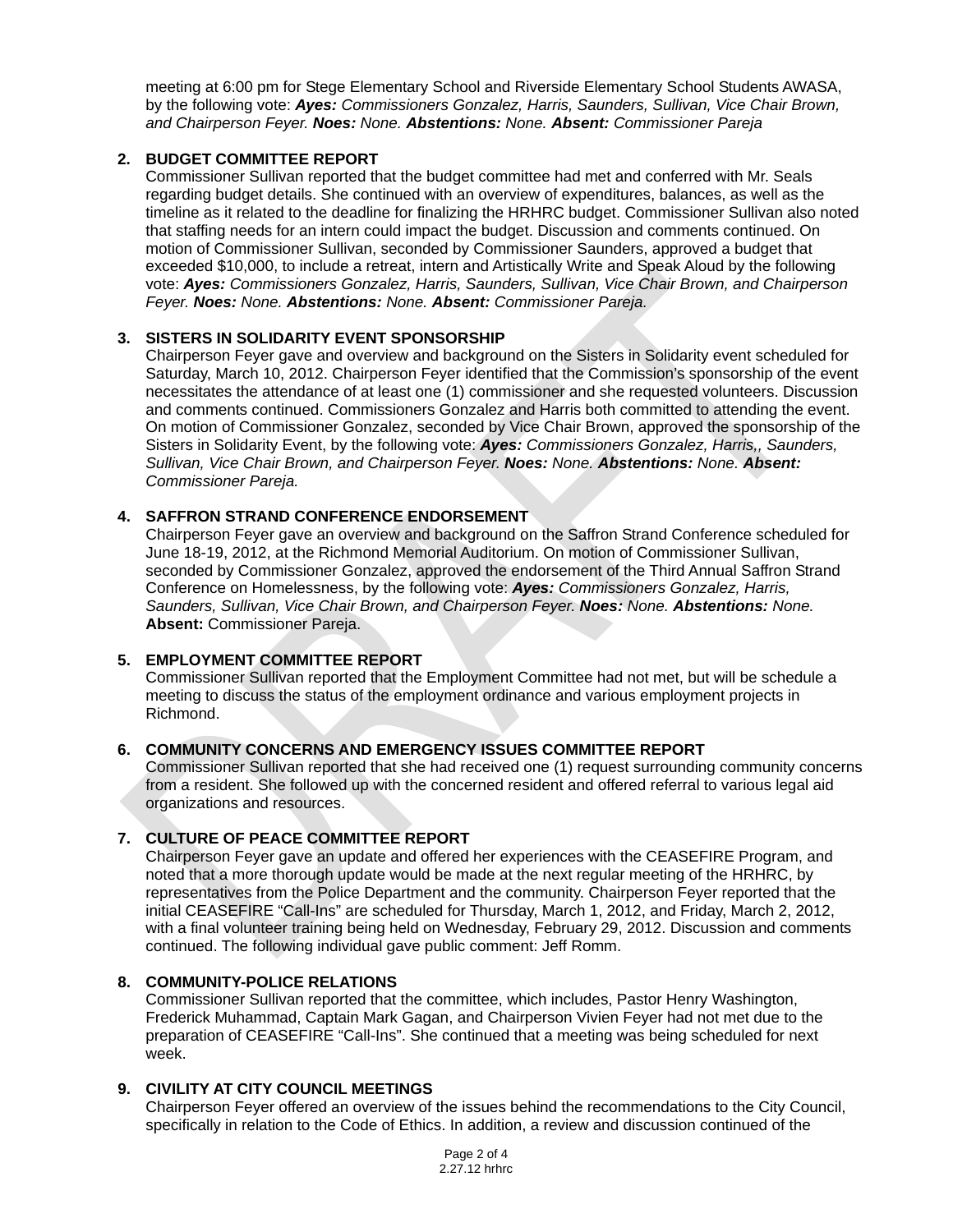February 7, 2012, City Council Meeting, as it was the initial meeting of the Council's institution of the reading of the Code of Ethics at the Commission's recommendation. Further discussion and comments continued. The following individual gave public comment: Juana (Janie) Anker. On motion of Vice Chair Brown, seconded by Commissioner Harris, approved the re-establishment of the Code of Ethics (Conduct) Committee as a seven (7) member committee, comprised of up to four (4) HRHR Commissioners, with options for Councilmembers and members of the public to participate by the following vote: *Ayes: Commissioners Gonzalez, Harris, Saunders, Sullivan, Vice Chairperson Brown, and Chairperson Feyer. Noes: None. Abstentions: None. Absent: Commissioner Pareja.* Commissioner Sullivan selected Chair of the Code of Ethics (Conduct) Committee and Commissioner Saunders will also serve as a member.

#### **10. COMMISSION PROTOCOL**

Mr. Seals gave an overview of new protocols and guidelines as they relate to deadline for placing items on the agenda, agenda setting, and the HRHRC Agenda Item request form. Discussion and comments continued. On motion of Vice Chair Brown, seconded by Commissioner Gonzalez, approved the new HRHRC agenda setting process, by the following vote: *Ayes: Commissioners Gonzalez, Harris, Saunders, Sullivan, Vice Chair Brown, and Chairperson Feyer. Noes: None. Abstentions: None. Absent: Commissioner Pareja.* 

#### **11. ESTABLISH A PROTOCOL FOR HRHR COMMISSIONERS' COMMUNICATIONS WITH CITY COUNICL AND THE COMMUNITY AT LARGE**

Commissioner Sullivan gave an overview of the various roles that a commissioner has: resident, business owner, commissioner, friend, etc. Commissioner Sullivan stated that the establishment of a protocol for communications might be helpful in eliminating or decreasing the likelihood of conflicts of interest, bias, or the perception of conflicts of interest. Discussion and comments continued. On motion of Vice Chair Brown, seconded by Commissioner Harris, approved a 10 minute time extension of the HRHRC meeting, by the following vote: *Ayes: Commissioners Gonzalez, Harris, Saunders, Sullivan, Vice Chair Brown, and Chairperson Feyer. Noes: None. Abstentions: None. Absent: Commissioner Pareja.*

### **12. BOARDS AND COMMISSIONS OF THE CITY OF RICHMOND: ESTABLISHED BETTER COMMUNICATION**

Commissioner Sullivan reported that a sub-committee, of at least three (3) commissioners from various boards and commissions, is scheduled to meet March 1, 2012, to discuss planning and preparation to improve intercommunication for all boards and commissions. A draft letter inviting boards and commissions' chairs and vice chairs to a luncheon, tentatively schedule for March 16, 2012, is awaiting finalization. She continued that ultimately the purpose of improving communication is to understand commonalities, the need for trainings, and address challenges.

#### **COMMISSION BUSINESS**

## **1. CALL FOR AGENDA ITEMS**

Chairperson Feyer noted the following items would need to be carried over to the next regular meeting: K-1, K-2, K-6 (constant placeholder), K-7, K-8, and K-9. Also, the Office of Neighborhood Safety's Annual Report is scheduled to be heard at the next regular meeting. Commissioner Burrus-Wright asked that consideration be made for agendizing only items that are likely to be addressed during the meeting they are set for.

## **2. FOR THE GOOD OF THE COMMISSION**

Commissioner Sullivan shared that the commission needs to be a true example of the Code of Ethics. Commissioner Saunders spoke in memorial of the lives of her nieces who had passed: Ebony Webb and Akelah Kelly. Vice Chair Brown praised the efforts of staff for expediting the meeting. Commissioner Burrus-Wright shared that discourse, does not mean lack of civility. Also, Commissioner Burrus-Wright notified everyone of her families new internet gospel radio show, and distributed fliers.

# **CHAIR'S REPORT**

Chairperson Feyer spoke in support of a commission retreat, and also, shared her desire to communicate with all the commissioners surrounding their passions.